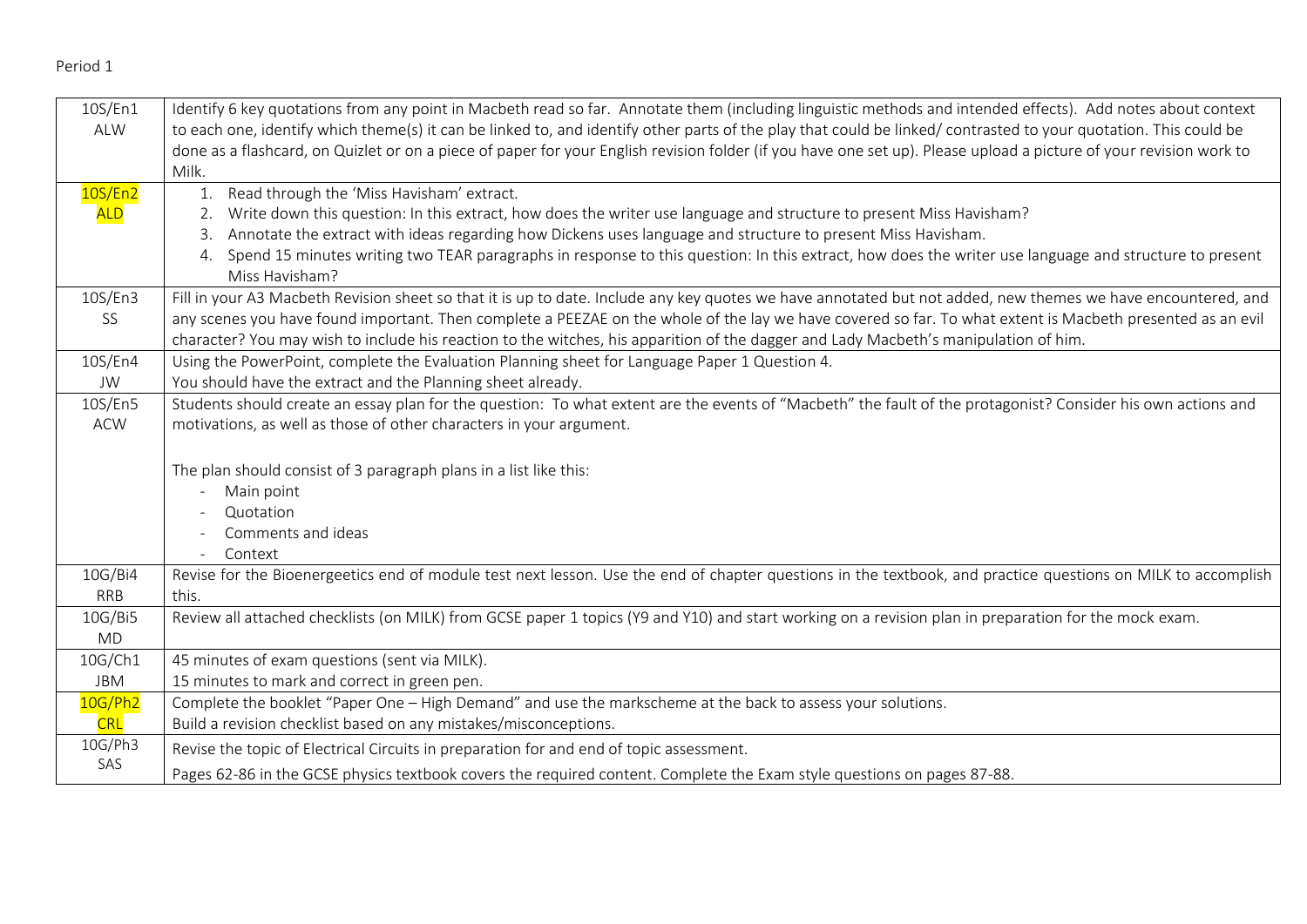| 10M/Ar1               | Use the individual feedback given to you in your assessment booklet to complete a task from your book. (Drawing, developed writing, title etc.)                  |
|-----------------------|------------------------------------------------------------------------------------------------------------------------------------------------------------------|
| CEW                   | Find out about the artist Kristina Boardman. Copy one of her pebble paintings lightly onto paper in pencil. (Outline of main features only - no shading).        |
| 10M/Co1               | Students are to work through the "Classification of Programming Languages" section on Bourne to Code:                                                            |
| SAW                   | https://bournetocode.com/projects/GCSE Computing Fundamentals/pages/3-2-9-class prog langs.html                                                                  |
|                       |                                                                                                                                                                  |
|                       | They should make notes and then there are three Badge Tasks at the end they should attempt. Each of them is a set of exam-style questions. Detailed              |
|                       | instructions are on the page above.                                                                                                                              |
| 10M/Ep1               | Finish working through the powerpoint completing the tasks in yellow regarding evil, hate and greed as causes of crime.                                          |
| JH                    |                                                                                                                                                                  |
| 10M/Ep2               | Create a list of quotations relating to the 'Christian Beliefs and Teachings' topic to revise from. You need two quotes per bullet-point on the contents page of |
| SPT                   | your exercise book.<br>What are mega cities and world cities?                                                                                                    |
| 10M/Gg1<br><b>SJM</b> | Learning route - Distinguish between mega and world cities and understand the characteristics of world cities.                                                   |
|                       |                                                                                                                                                                  |
|                       | Using the attached presentation                                                                                                                                  |
|                       | 1. In your books define the following: World city, Millionaire city, Mega city                                                                                   |
|                       | 2. Using the characteristics of world cities, research one city and find real word specific examples for each characteristic. Bullet point your examples - try   |
|                       | to find as many as you can!                                                                                                                                      |
|                       | 3. World cities are more important than mega cities - to what extent do you agree with this statement?                                                           |
| 10M/Gg2               | Title: Urban Futures                                                                                                                                             |
| <b>REG</b>            | Objective: To start to investigate this new unit on urban futures.                                                                                               |
|                       | This new unit is all about cities around the world.                                                                                                              |
|                       | I would like you to choose two cities from around the world and produce an infographic on each.                                                                  |
|                       | Location, Population size, Function, Landmarks, History, Physical and Human features, Any other relevant information                                             |
|                       | You can include maps, data and images.                                                                                                                           |
|                       |                                                                                                                                                                  |
|                       | Explain how the two cities that you have investigated compare and contrast. Explain how both may change in the future.                                           |
|                       | This work is to be completed on paper. It can be done by hand or on a computer, providing that you are able to print it.                                         |
| <b>AD</b>             |                                                                                                                                                                  |
| 10M/Hi1               | Answer the question: 'Write an account of the way in which problems in the Balkans escalated international tension.' (8 marks). Your answer should include two   |
| <b>SJB</b>            | paragraphs which each cover: the situation at the start; what this led to; consequences (and include specific knowledge too) as well as a link to why this       |
|                       | escalated international tension.                                                                                                                                 |
| 10M/Gm1               | Please complete 90 words and 150 words essay. Use writing frames. See attachment.                                                                                |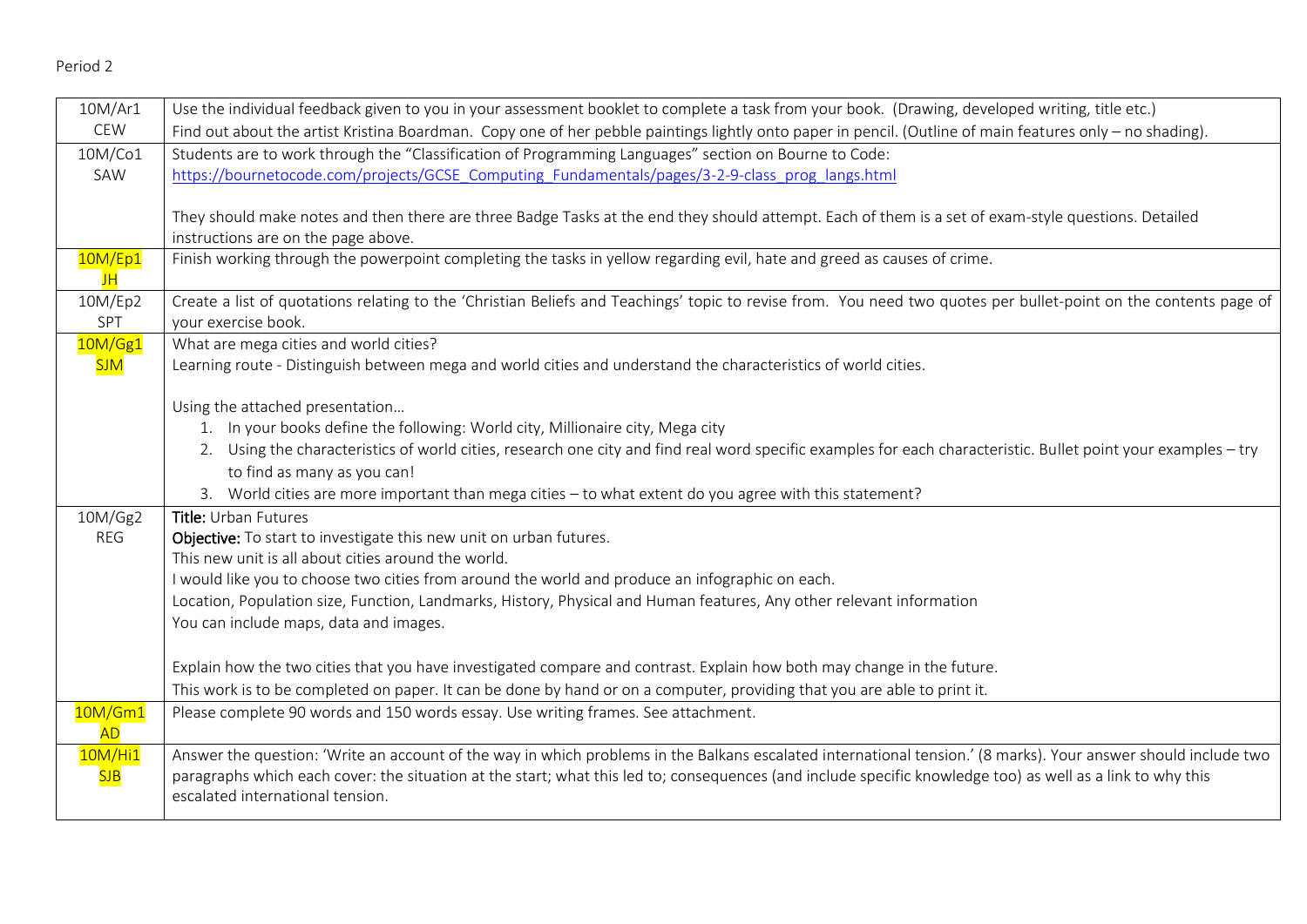|            | Use the rest of the lesson time making revision resources for an assessment which is in our first lesson next week. I am expecting to see proof of revision. There |
|------------|--------------------------------------------------------------------------------------------------------------------------------------------------------------------|
|            | will also be a general knowledge section which will use some of the plickers questions as well. This should cover the countries, the alliances and the events in   |
|            | Morocco and the Balkans. Use the attached revision guide to help you.                                                                                              |
| 10M/Pg1    | Task 1:Draw and label 5 Badminton courts and on one court shade in the area of play for singles and in the second, the area of play for doubles.                   |
| <b>CPB</b> | Task 2:On the third court shade in the service area for singles and in the fourth the service area for doubles.                                                    |
|            | Task 3: Research the rules and procedures for doubles service.                                                                                                     |
|            | Describe these using a game example i.e                                                                                                                            |
|            | Draw the court and label players 1,2,3,4 in the relevant service boxes and then say no 1 from the right hand box serves to no 3 in their right hand box andno 1    |
|            | wins the point and so he now serves from the left hand box to no 4 and the score is 1-0.                                                                           |
|            | Task 4: Watch Badminton international DOUBLES matches and watch how they swop servers and when they swop over.                                                     |
| 10M/St1    | Work on two-way tables and Venn diagrams in your exercise book. Correct and mark all questions and upload a picture of your work on milk.                          |
| JL,        | Task $1 - 30$ minutes $-$ choose the questions to complete                                                                                                         |
|            | https://www.mathsgenie.co.uk/resources/3-two-way-tables-ws.pdf                                                                                                     |
|            | Mark using the solutions                                                                                                                                           |
|            | https://www.mathsgenie.co.uk/resources/3-two-way-tablesans.pdf                                                                                                     |
|            | Task $2 - 30$ minutes - choose the questions to complete.                                                                                                          |
|            | https://corbettmaths.com/wp-content/uploads/2013/02/venn-diagrams-pdf.pdf                                                                                          |
|            | Mark using these solutions                                                                                                                                         |
|            | https://corbettmaths.com/wp-content/uploads/2015/03/venn-diagrams-answers.pdf                                                                                      |
|            |                                                                                                                                                                    |
|            | If you finish - attached document of questions.                                                                                                                    |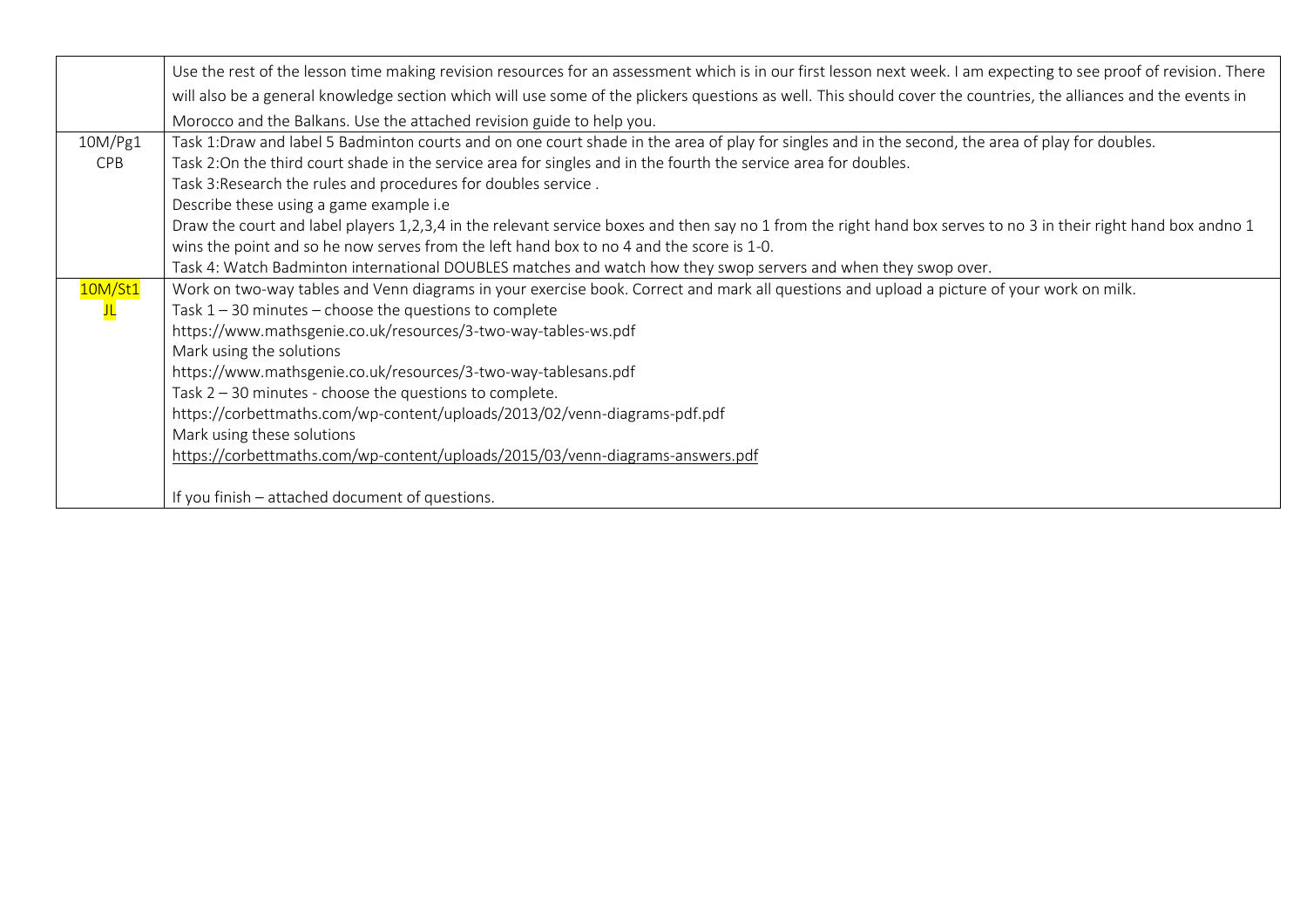| 10S/Bi4               | Answer question 3 from page 183 of your GCSE Biology textbook. Mark your answers in green pen using page 404                                             |
|-----------------------|----------------------------------------------------------------------------------------------------------------------------------------------------------|
| <b>RS</b>             | Copy up notes on 'Metabolism' from page 179 from your GCSE Biology textbook.                                                                             |
| 10S/Bi5<br><b>TV</b>  | Copy notes on the structure of the leaf                                                                                                                  |
| 10S/Ch3               | 45 minutes of exam questions (sent via MILK).                                                                                                            |
| <b>JBM</b>            | 15 minutes to mark and correct in green pen.                                                                                                             |
| 10S/Ph1<br><b>ALM</b> | Answer the questions in the attached booklet. Mark your answers using the mark scheme, which can be found at the end of the booklet.                     |
| 10S/Ph2<br><b>RF</b>  | Complete the Electricity topic 'command words' questions. Self-assess using the mark scheme (at the end of the document).                                |
| 10G/Sp1               | Read through the notes on Comparatives.<br>$\bullet$                                                                                                     |
| <b>AMC</b>            | Complete the appropriate section on the practice sheet.                                                                                                  |
|                       | Complete pages 14-15 in the Viva cuaderno.                                                                                                               |
|                       | Read through the notes on Superlatives.<br>$\bullet$                                                                                                     |
|                       | Complete the appropriate section on the practice sheet.                                                                                                  |
|                       | Complete pages 16-17 in the Viva cuaderno.                                                                                                               |
|                       | We will mark all the answers in lesson next week.                                                                                                        |
| 10G/Sp2               | Please complete the attached speaking questions neatly in your exercise books. You should aim for 3-4 good quality sentences per question and you should |
| <b>SEC</b>            | leave a line in between each line written. Please ensure you make use of your grammar book notes and crib sheets.                                        |
| 10G/Sp3               | Complete the activities from the worksheets handed in in the lesson.                                                                                     |
| MB                    | Hablando de los amigos (1)                                                                                                                               |
|                       | 1. Fill in the gaps with the words in the box. Then, translate the sentences into English.                                                               |
|                       | 2. Choose a person (Elisa / Marco) and describe her / him.                                                                                               |
|                       | Hablando de los amigos (2)                                                                                                                               |
|                       | 1. Read the text and find the 9 adjectives and translate them into English. Extra - Find the phrases in the text.                                        |
|                       | 2. Translate the sentences into Spanish.                                                                                                                 |
| 10G/Sp4<br><b>SJP</b> | Students should complete all the tasks on the worksheet attached and stick this worksheet in their 'Cuaderno de ejercicio'.                              |
| 10G/Sp5               | Students to complete pages 60 to 63 in their Viva Grammar & Translation workbook.                                                                        |
| <b>MSG</b>            |                                                                                                                                                          |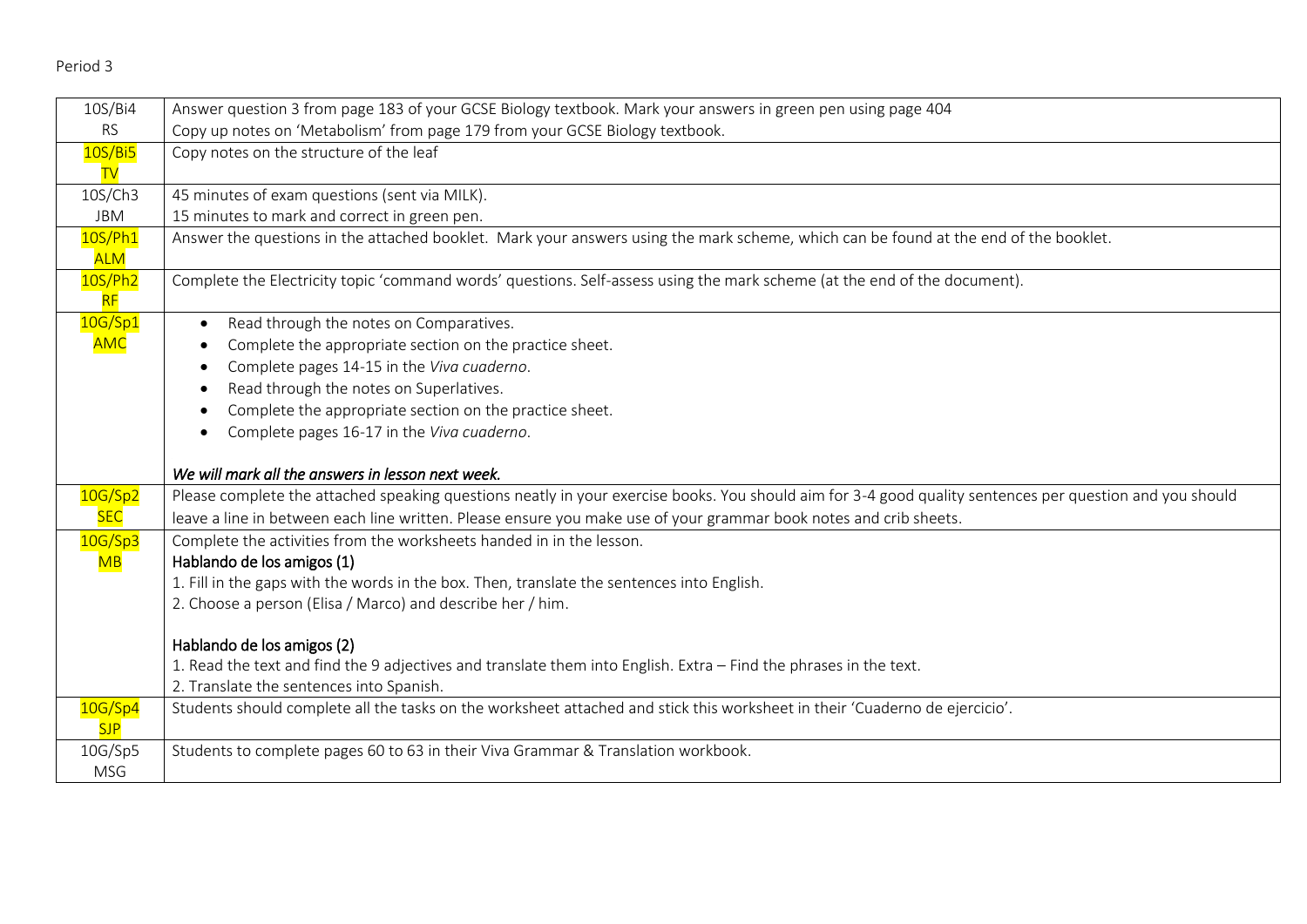| 10S/Bi2<br>TV              | Copy notes on the functions of Xylem and Phloem                                                                                                                                                                                                                                                                                                                                                                                 |
|----------------------------|---------------------------------------------------------------------------------------------------------------------------------------------------------------------------------------------------------------------------------------------------------------------------------------------------------------------------------------------------------------------------------------------------------------------------------|
| 10S/Ch1<br><b>TAH</b>      | Using the textbook, make notes using pages 114-116 on the conservation of mass. This should include mass conservation in chemical reactions and reactions<br>where mass seems to change. Do NOT make notes on conservation of mass and M <sub>r</sub> . This will be covered at a later date. Then have a go at the balancing<br>equations problems. There is no requirement to complete all of these just work for the 1 hour. |
| 10S/Ch4                    | 45 minutes of exam questions (sent via MILK).                                                                                                                                                                                                                                                                                                                                                                                   |
| <b>JBM</b>                 | 15 minutes to mark and correct in green pen.                                                                                                                                                                                                                                                                                                                                                                                    |
| 10S/Ch5<br><b>JTM</b>      | Continue with the revision mat from the lesson on Tuesday                                                                                                                                                                                                                                                                                                                                                                       |
| 10S/Ph3                    | Complete the booklet "Paper One - High Demand" and use the markscheme at the back to assess your solutions.                                                                                                                                                                                                                                                                                                                     |
| <b>CRL</b>                 | Build a revision checklist based on any mistakes/misconceptions.                                                                                                                                                                                                                                                                                                                                                                |
| 10G/En1                    | Compile a list of the top ten most important quotes from Act One. Write them on cue cards.                                                                                                                                                                                                                                                                                                                                      |
| <b>NWG</b>                 |                                                                                                                                                                                                                                                                                                                                                                                                                                 |
|                            | Somewhere on the cue card (the reverse?) write the following:                                                                                                                                                                                                                                                                                                                                                                   |
|                            | Key features in the quote                                                                                                                                                                                                                                                                                                                                                                                                       |
|                            | What Shakespeare is implying through the use of these features                                                                                                                                                                                                                                                                                                                                                                  |
|                            | What context is relevant to the quote and how<br>Possible effects on Jacobean audience                                                                                                                                                                                                                                                                                                                                          |
| 10G/En2                    | Read Act II, Scene 2, using No Fear Shakespeare to help your understanding as needed.                                                                                                                                                                                                                                                                                                                                           |
| <b>JAK</b>                 | https://www.sparknotes.com/nofear/shakespeare/macbeth/                                                                                                                                                                                                                                                                                                                                                                          |
|                            | Under the title: Act II, Scene 2, write a 5 bullet point summary of this scene (in your own words, and using no more than 20 words in each bullet point).                                                                                                                                                                                                                                                                       |
|                            | Choose ONE quote that you feel is most important in presenting the relationship between Macbeth and Lady Macbeth in this scene. Write it down in your book                                                                                                                                                                                                                                                                      |
|                            |                                                                                                                                                                                                                                                                                                                                                                                                                                 |
|                            |                                                                                                                                                                                                                                                                                                                                                                                                                                 |
|                            |                                                                                                                                                                                                                                                                                                                                                                                                                                 |
|                            |                                                                                                                                                                                                                                                                                                                                                                                                                                 |
|                            | Add what you think are the appropriate words to finish the specimen answer to question 3                                                                                                                                                                                                                                                                                                                                        |
|                            | Answers are on the slides                                                                                                                                                                                                                                                                                                                                                                                                       |
| 10G/En4                    | Complete the sheet on Act 2, Scene 2 given to you in lesson and stick in your book.                                                                                                                                                                                                                                                                                                                                             |
| KM                         | Update your annotations and your light and dark tracker.                                                                                                                                                                                                                                                                                                                                                                        |
| 10G/En5                    | The class spend the lesson reading the extract, then answering questions 1-2 to end by spending 20 minutes writing two paragraphs on question 3.                                                                                                                                                                                                                                                                                |
| 10G/En3<br><b>DO</b><br>NB | and write one or two sentences about why you feel it is significant, considering language and/or structure in your answer.<br>Read the extract from Frankenstein in your extract booklets<br>Answer questions 1-2 and then put the annotation on the part of the text which you think it describes<br>Check your answers on the relevant slide and then consider: Why do you think the text is structured in this way?          |